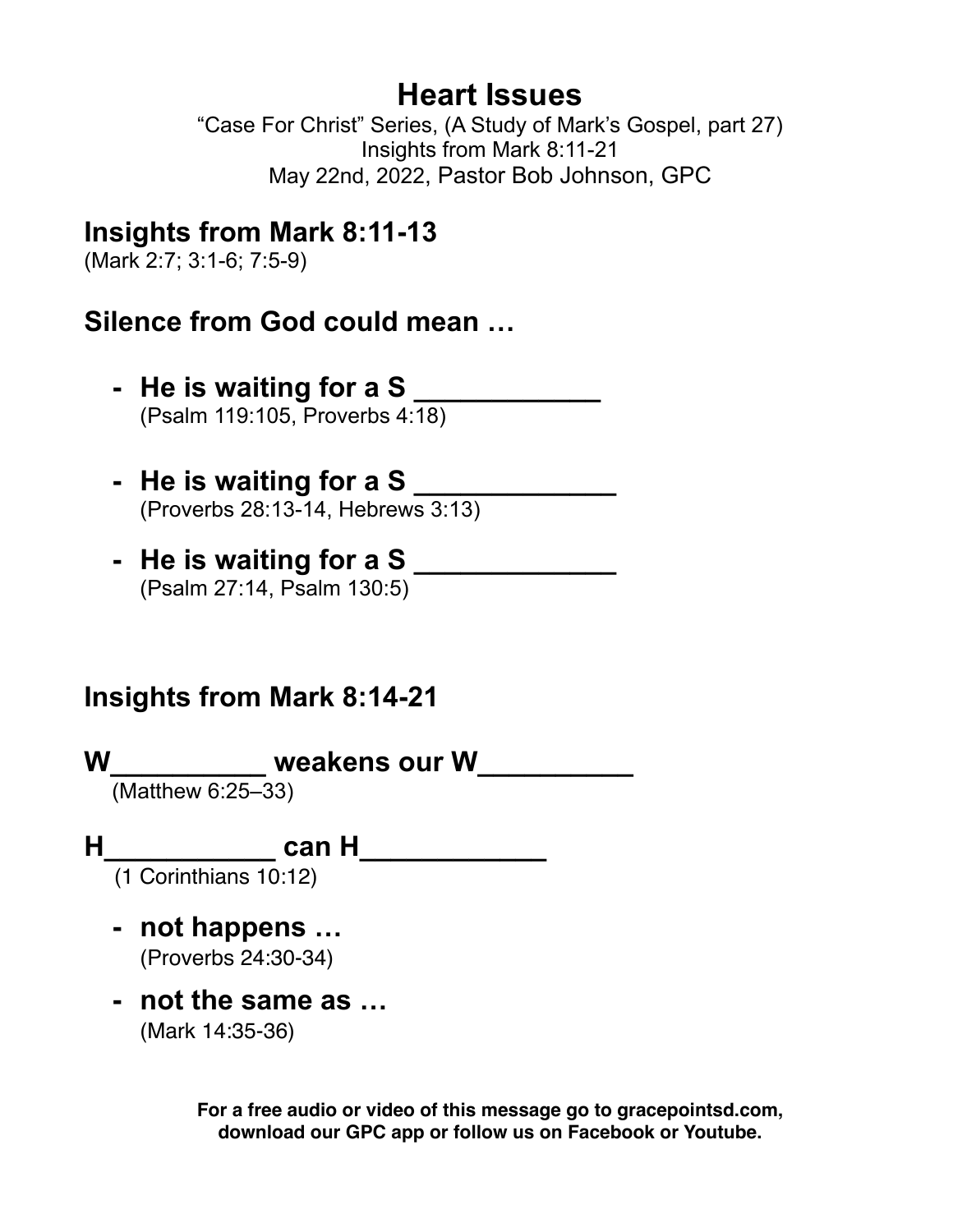### **This Week's Discussion Guide**

Welcome to our fourth week of our nine week study and discussion based on our current Sunday series at GPC called, "Case For Christ".

In this series, we are slowly unpacking the Gospel of Mark. Each week we will read and reflect on a passage from Mark's gospel and discuss ways we can apply what we reflect on to our daily lives.

It is our prayer at GPC for our Sundays and small groups to provide the encouragement we all need to support each other as we desire to grow closer to God and build friendships as part of our vision at GPC to raise up committed Christ followers in a healthy church community.

### **Getting Started:**

Each week, we typically start out with a few lighter questions to get us warmed up :).

In Mark 8:11-13, the Pharisees wanted yet another sign from heaven, and instead of giving them another sign, Jesus rowed away leaving them waiting on the shore. Speaking of waiting, what is something special (besides heaven) that you are waiting to experience and hope that some day it will happen?

Mark 8:14-21, the disciples miss what Jesus is wanting them to understand because they are focused on something else. As they were concerned they didn't have enough bread, Jesus reminded them of the two times he recently fed thousands with lots of bread left over.

Speaking of worry … if you were to worry … what would you be tempted to worry or be anxious about?

Think back to a time where you were worried for a period of time. What were some negative results of that time where you weren't trusting God as much as He would wanted you to?

One of the last truths that was mentioned last Sunday was how 'hardening of a heart doesn't happen all at once'.

What in your life ... good or not so good ... didn't happen all at once? For something good that didn't happen over night, what was it and how long did it take? How close were you to giving up along the way? If you almost give up, what kept you going?

#### **Reviewing and Reflecting on the Passage:**

Let's read the two key passages from last Sunday. (Mark 8:11-13, and Mark 8:14-21)

After reading these passages and looking back on our notes from Sunday, was there a particular thought, verse or comment that caught your attention, challenged you or raised a question for you? What are some takeaways from these stories in regards to our faith?